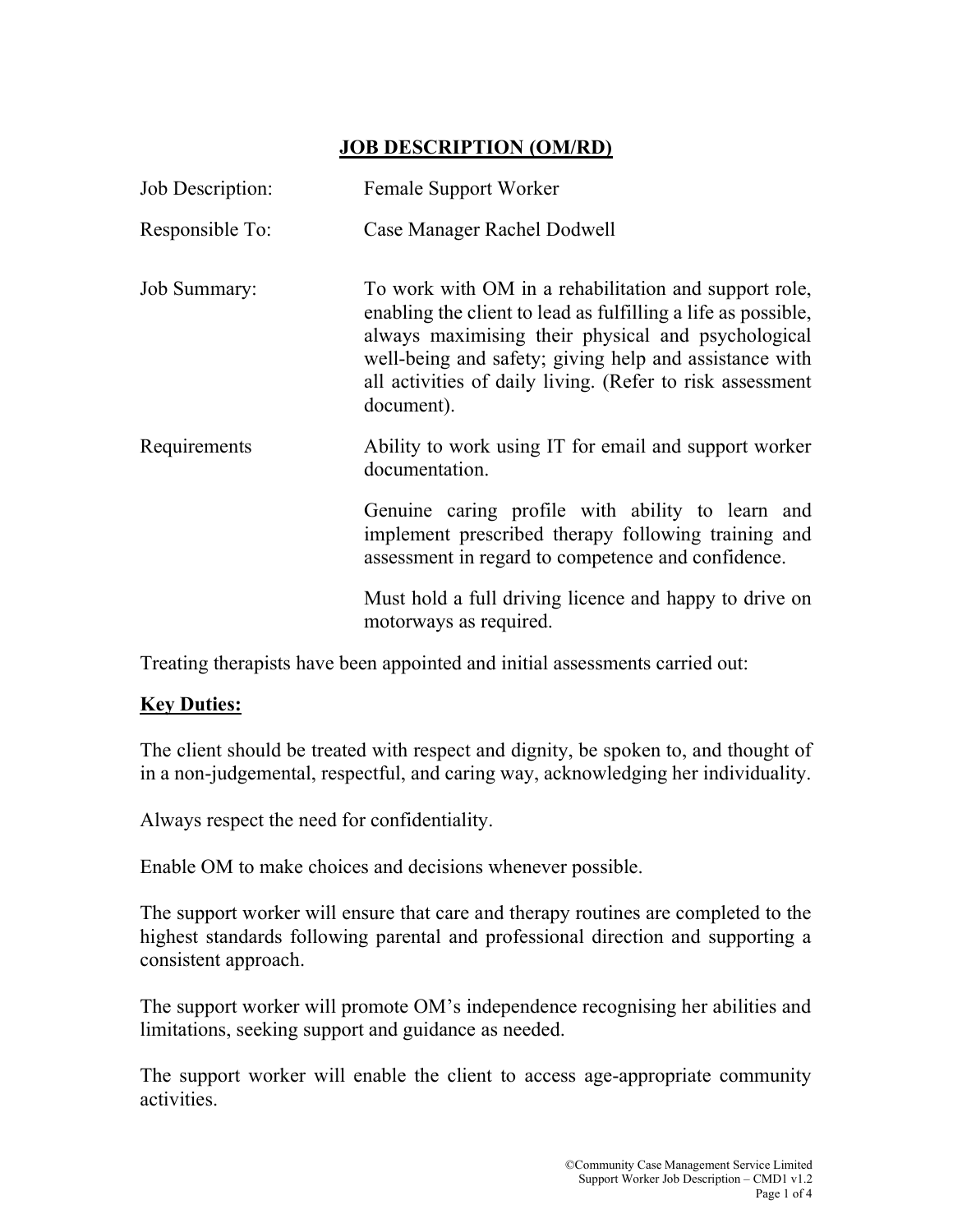To work on a physiotherapy programme under the supervision and guidance of a specialist physiotherapist. Refer to physio programme and goals.

To work on an occupational therapist's programme under their guidance to increase both physical and psychological functional ability. Refer to OT programme and goals.

To work on speech/communication under the supervision of a speech therapist and encourage confidence in all communication. Refer to SLT programme and goals.

To work on developing oral motor skills and feeding regime under the supervision of a speech therapist and dietician. Refer to feeding regime and guidance.

To support to attend conductive education sessions and support with the delivery of this programme within the home environment under their supervision.

To support OM to participate in swimming as a therapeutic activity.

To work as part of a team and communicate appropriately with fellow team members.

To escort OM to therapy sessions and for outings, and to drive him/her on outings (providing you have been accepted under the motor insurance.) It is a requirement that you can drive and hold a valid driving licence.

To accompany OM on holiday by prior arrangement.

To liaise with and support the family as required.

To be aware of any significant changes in the client's health, functioning or behaviour, and inform the client's family, case manager and team leader as appropriate.

Within reason, to adapt support according to changing needs, as directed.

Read and keep updated with all CCMS policies and procedures.

The support worker will ensure that their knowledge is updated and that any training needs are discussed with the case manager. The support worker will participate in training as identified by the case manager.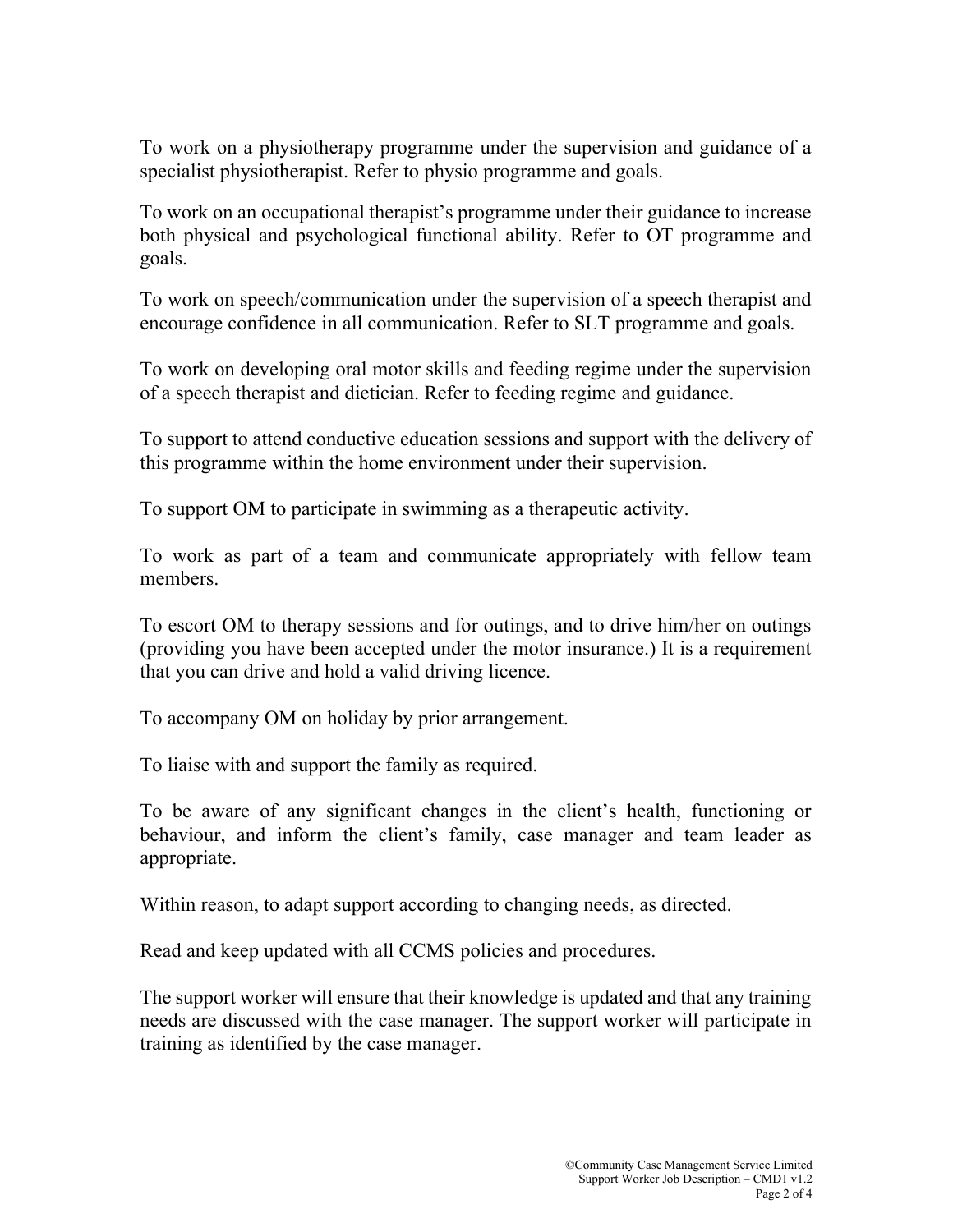## Aids to Daily Living: Ξ

| i)<br>$\overline{11}$<br>iii)<br>iv)<br>V)<br>$\rm vi)$<br>$\overline{\text{vii}}$<br>viii)<br>ix)<br>$\mathbf{x})$<br>xi) | To assist with personal care including washing, dressing, oral care,<br>and showering.<br>To assist with toileting and ensure appropriate personal hygiene is<br>maintained.<br>To assist with feeding techniques following agreed feeding regime.<br>To administer medication following medication regime.<br>To participate in manual handling as specified for the client.<br>To help to keep OM's room clean and tidy.<br>To assist with OM's laundry, washing and ironing and ensure OM is<br>always well presented and cleanly dressed.<br>Report any breakages as soon as possible.<br>Report any hazards or health and safety concerns as soon as possible.<br>Check all equipment is in safe working order as per risk assessment<br>requirements.<br>Take OM on outings and activities as agreed with the team leader and<br>family. |                                                                                                                                                                                                                                                                                                                                                                                           |  |  |  |  |
|----------------------------------------------------------------------------------------------------------------------------|------------------------------------------------------------------------------------------------------------------------------------------------------------------------------------------------------------------------------------------------------------------------------------------------------------------------------------------------------------------------------------------------------------------------------------------------------------------------------------------------------------------------------------------------------------------------------------------------------------------------------------------------------------------------------------------------------------------------------------------------------------------------------------------------------------------------------------------------|-------------------------------------------------------------------------------------------------------------------------------------------------------------------------------------------------------------------------------------------------------------------------------------------------------------------------------------------------------------------------------------------|--|--|--|--|
| Petty Cash:                                                                                                                |                                                                                                                                                                                                                                                                                                                                                                                                                                                                                                                                                                                                                                                                                                                                                                                                                                                | Be responsible for any "petty cash" which may be made<br>available to you and keep a record of expenditure with<br>receipts for the case manager.                                                                                                                                                                                                                                         |  |  |  |  |
| Pay Monthly:                                                                                                               |                                                                                                                                                                                                                                                                                                                                                                                                                                                                                                                                                                                                                                                                                                                                                                                                                                                | A form will be forwarded to you for completion<br>regarding details required. Hours will be collected by<br>24 <sup>th</sup> of Month to be sent to payroll. You will be paid by<br>BACS for the 1 <sup>st</sup> of each month or as soon as can be<br>arranged thereafter.                                                                                                               |  |  |  |  |
| Contract:                                                                                                                  |                                                                                                                                                                                                                                                                                                                                                                                                                                                                                                                                                                                                                                                                                                                                                                                                                                                | There will be a six-month probationary period with a<br>formal appraisal three months thereafter.                                                                                                                                                                                                                                                                                         |  |  |  |  |
|                                                                                                                            |                                                                                                                                                                                                                                                                                                                                                                                                                                                                                                                                                                                                                                                                                                                                                                                                                                                | Initially a letter of appointment will be given, which<br>will contain your holiday entitlement, sickness<br>arrangements, hourly rate etc.                                                                                                                                                                                                                                               |  |  |  |  |
| Liaison:                                                                                                                   |                                                                                                                                                                                                                                                                                                                                                                                                                                                                                                                                                                                                                                                                                                                                                                                                                                                | All carers must attend meetings with the Case Manager<br>and therapists and these meetings will be held not more<br>frequently than monthly. However it may be necessary<br>to call a meeting earlier when you will be expected to<br>make all reasonable arrangements to attend. You will<br>receive payment for attending meetings or trainings<br>sessions if not on duty at the time. |  |  |  |  |